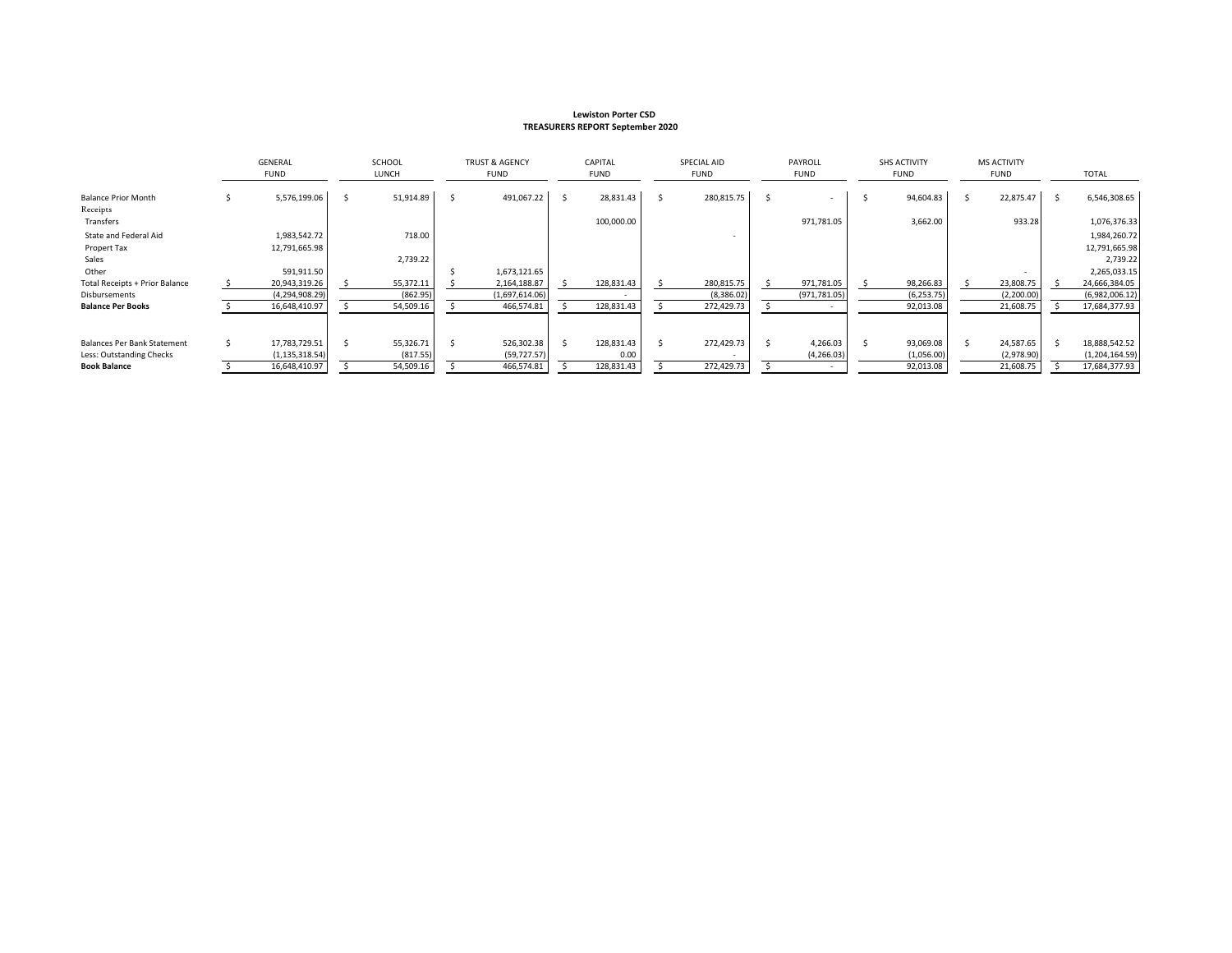# **LEWISTON-PORTER MIDDLE SCHOOL**

# **Student Activity Fund Central Treasurer's Report For the period of September 1, 2020 - September 30, 2020**

| <b>BANK STATEMENT BALANCE END OF MONTH</b><br><b>Total receipts deposited during month</b> | \$                      | 22,875.47 |            |
|--------------------------------------------------------------------------------------------|-------------------------|-----------|------------|
| No.2867 to No. 2873                                                                        | \$                      | 933.17    |            |
| <b>Interest for Savings Account</b>                                                        | \$                      | .11       |            |
| Net Fees and Charges (back into acct.)                                                     | \$                      |           |            |
| <b>Total balance, deposits</b>                                                             | \$                      | 23,808.75 |            |
| Disbursements during month                                                                 |                         |           |            |
| No.4944 to No. 4945                                                                        | \$                      | 2,200.00  |            |
| Direct Withdrawal/Intuit Check printing                                                    | \$                      |           |            |
| Chargeback Item Fees                                                                       | \$                      |           |            |
| <b>NYS Sales Tax</b>                                                                       | \$                      |           |            |
| <b>Cash balance</b>                                                                        | $\boldsymbol{\$}$       | 21,608.75 |            |
| Bank balance as shown on statement                                                         | \$                      | 13,198.70 | (savings)  |
|                                                                                            | \$                      | 11,388.95 | (checking) |
| <b>Minus outstanding checks</b>                                                            | \$                      | 2,978.90  |            |
| <b>Balance</b>                                                                             | $\overline{\mathbf{S}}$ | 21,608.75 |            |

## **Outstanding Checks:**

| #4929 | \$ 778.90 |
|-------|-----------|
| #4945 | \$2200.00 |

Andrew M. Auer Susan C. Gentile Andrew M. Auer

Middle School Principal Central Treasurer of MS Student Activity Funds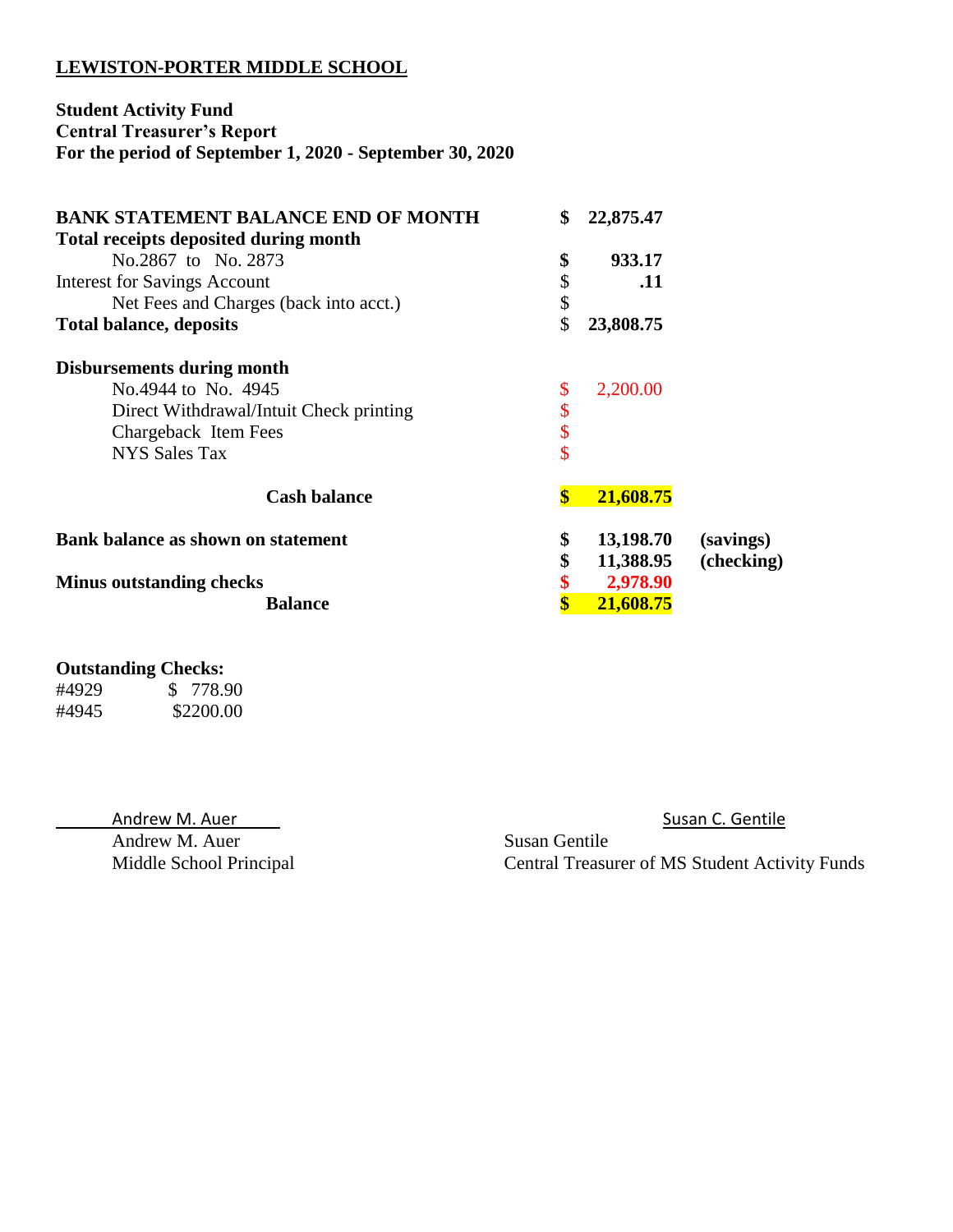|                           |                     |                 |                    |                  | Lewiston-Porter Middle School Student Activity Accounts Ledger SEPTEMBER 2020 |                       |
|---------------------------|---------------------|-----------------|--------------------|------------------|-------------------------------------------------------------------------------|-----------------------|
| <b>Account</b>            | <b>Beg. Balance</b> | <b>Deposits</b> | <b>Withdrawals</b> | <b>Transfers</b> | <b>End Balance</b>                                                            | <b>Advisor</b>        |
|                           |                     |                 |                    |                  |                                                                               |                       |
| <b>ART</b>                | \$326.59            |                 |                    |                  | \$326.59                                                                      | <b>ZIMMERMAN</b>      |
| <b>BAND</b>               | \$1,421.45          |                 |                    |                  | \$1,421.45                                                                    | <b>BURDICK/CARERE</b> |
| <b>BUILDERS CLUB</b>      | \$1,132.30          |                 |                    |                  | \$1,132.30                                                                    | <b>ODDY</b>           |
| <b>DRAMA</b>              | \$4,134.79          |                 |                    |                  | \$4,134.79                                                                    | <b>MARINACCIO</b>     |
| <b>FOREIGN LANGUAGE</b>   | \$683.58            |                 |                    |                  | \$683.58                                                                      | LAPP                  |
| <b>GIRLS ON THE RUN</b>   | \$0.00              |                 |                    |                  | \$0.00                                                                        | <b>GOLDEN</b>         |
| <b>LANCERS</b>            | \$2,327.39          | \$305.11        | \$2,200.00         |                  | \$432.50                                                                      | <b>AUER</b>           |
| <b>NJHS</b>               | \$489.99            |                 |                    |                  | \$489.99                                                                      | <b>WRIGHT</b>         |
| <b>ORCHESTRA</b>          | \$644.93            |                 |                    |                  | \$644.93                                                                      | DUNCAN/SPINNEGAN      |
| <b>SKI</b>                | \$919.43            |                 |                    |                  | \$919.43                                                                      | <b>SWEENEY</b>        |
| <b>STEM</b>               | $-$ \$86.35         |                 |                    |                  | $-$ \$86.35                                                                   | SCINTA/DUFFY          |
| <b>STUDENT COUNCIL</b>    | \$8,025.53          | \$0.11          |                    |                  | \$8,025.64                                                                    | WALL/WAY              |
| WASHINGTON D.C.           | \$738.15            |                 |                    |                  | \$738.15                                                                      | <b>BOLLINGER</b>      |
| <b>WEB</b>                | \$121.07            |                 |                    |                  | \$121.07                                                                      | PAX/WAPLE/BOLLINGER   |
| <b>YEARBOOK</b>           | \$813.68            |                 |                    |                  | \$813.68                                                                      | SPINNEGAN/THOMPSON    |
| Class of 2025 - 8th Grade | \$672.94            | \$119.06        |                    |                  | \$792.00                                                                      |                       |
| Class of 2026 - 7th Grade | \$510.00            | \$20.00         |                    |                  | \$530.00                                                                      |                       |
| Class of 2027 - 6th Grade | \$0.00              | \$489.00        |                    |                  | \$489.00                                                                      |                       |
|                           |                     |                 |                    |                  |                                                                               |                       |
|                           |                     |                 |                    |                  |                                                                               |                       |
|                           | \$22,875.47         | \$933.28        | \$2,200.00         |                  | \$21,608.75                                                                   |                       |
|                           |                     |                 |                    |                  |                                                                               |                       |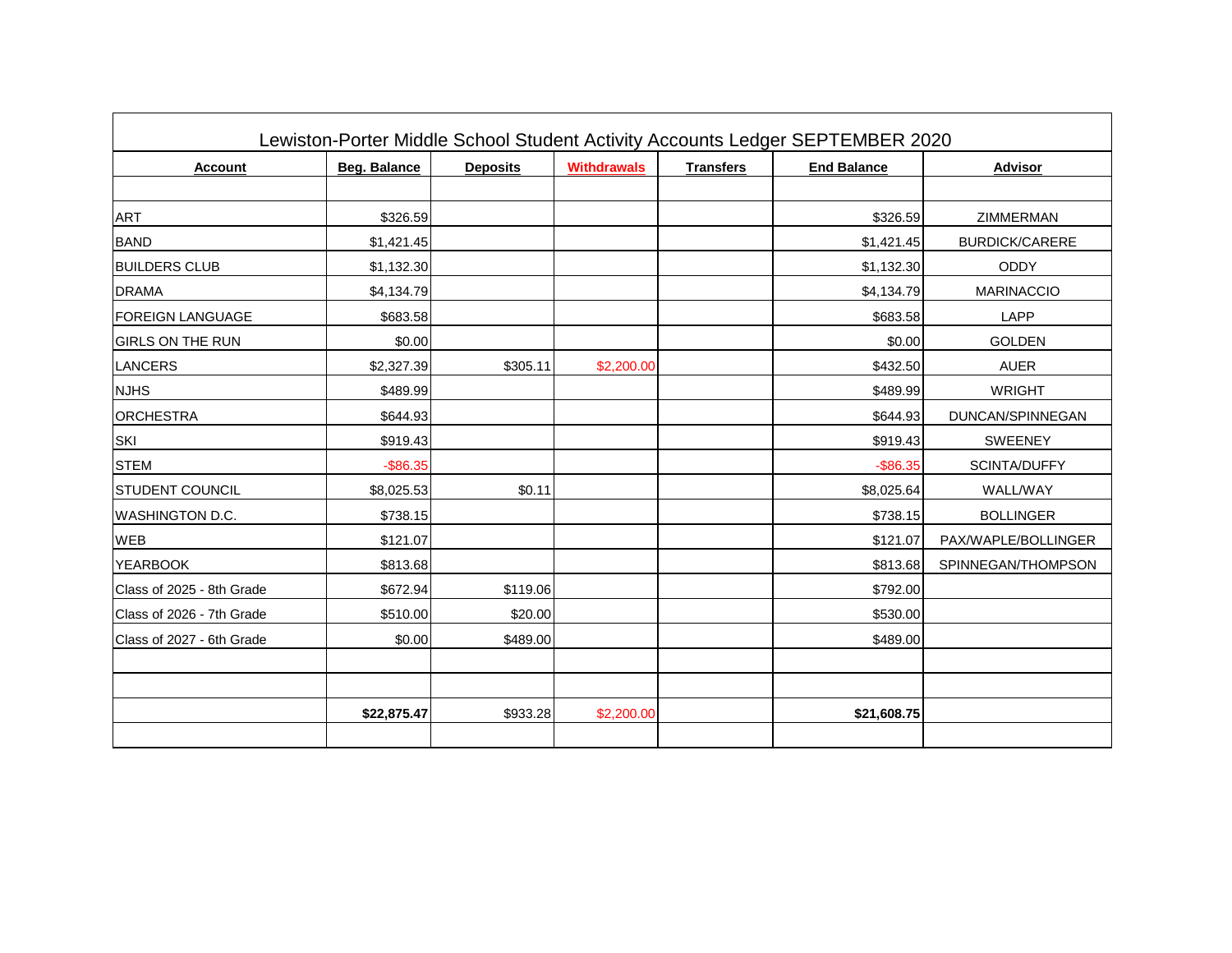### **LEWISTON-PORTER HIGH SCHOOL**

### **Student Activity Fund Central Treasurer's Report**

# **For the period of: September 1 - 30, 2020**

| <b>Balance from preceding period</b><br><b>Total receipts banked during month</b>                        | \$94,604.83                                |  |  |  |  |  |  |  |
|----------------------------------------------------------------------------------------------------------|--------------------------------------------|--|--|--|--|--|--|--|
| No. 15992 to<br>No. 15996                                                                                | \$3,049.00                                 |  |  |  |  |  |  |  |
| VOIDED ck #11579 dated 3/10/20 to NYSSMA<br>Customer Dep. Credit Adj.<br>End of Year Adj. (Varsity Club) | \$<br>608.00<br>\$<br>5.00<br>\$<br>263.91 |  |  |  |  |  |  |  |
| Total balance, deposits, undeposited                                                                     | \$98,266.83                                |  |  |  |  |  |  |  |
| <b>Disbursements during month</b>                                                                        |                                            |  |  |  |  |  |  |  |
| No. 11700<br>No. 11728<br>to                                                                             | \$6,005.34                                 |  |  |  |  |  |  |  |
| NYS Sales Tax Debit (June-August)                                                                        | \$<br>248.41                               |  |  |  |  |  |  |  |
| <b>Cash balance</b><br><b>Reconciliation with bank statement</b>                                         | \$92,013.08                                |  |  |  |  |  |  |  |
| <b>Bank balance as shown on statement</b>                                                                | \$93,069.08                                |  |  |  |  |  |  |  |
| <b>Minus outstanding checks</b><br><b>Balance</b>                                                        | \$1,056.00<br>\$92,013.08                  |  |  |  |  |  |  |  |

# **Outstanding Checks:**

| 9949 \$100.00  | 11650 \$387.00 | 11680 \$175.00 |                |
|----------------|----------------|----------------|----------------|
| 11704 \$40.00  | 11706 \$24.00  | 11707 \$ 24.00 | 11709 \$16.00  |
| 11710 \$ 30.00 | 11712 \$ 24.00 | 11714 \$ 20.00 | 11715 \$ 16.00 |
| 11716 \$16.00  | 11717 \$ 16.00 | 11718 \$ 16.00 | 11720 \$ 20.00 |
| 11721 \$ 20.00 | 11722 \$ 20.00 | 11724 \$ 8.00  |                |
| 11726 \$ 36.00 | 11727 \$ 24.00 | 11728 \$ 24.00 |                |

**John Evert Sandra Girasole**

John Evert Sandra Girasole

High School Vice Principal Central Treasurer of HS Student Activity Funds